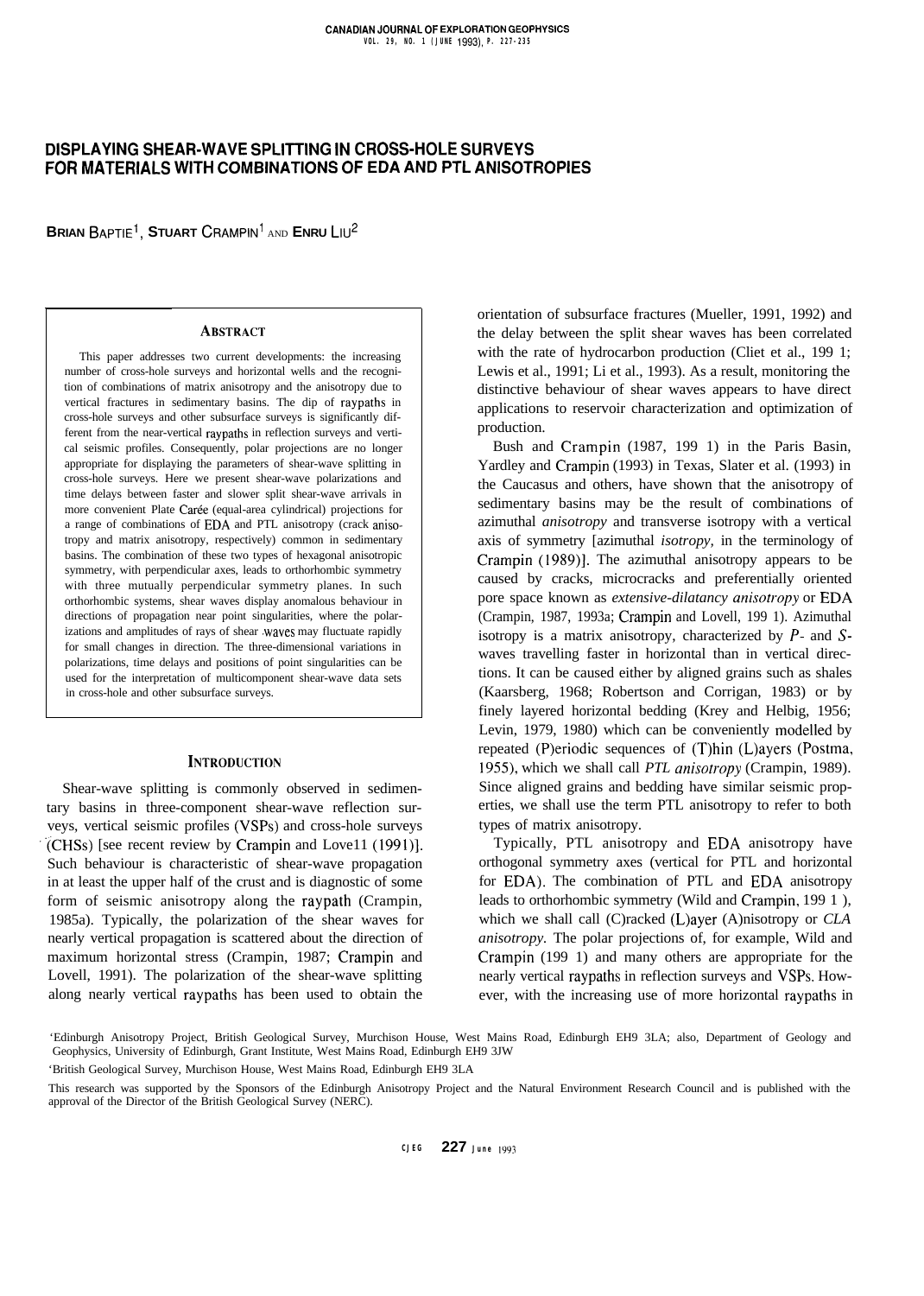CHSs and between horizontal wells, polar plots are no longer adequate. (Equatorial regions are heavily distorted in polar plots centred on the North Pole.)

This paper demonstrates the behaviour of shear-wave splitting for a range of combinations of EDA and PTL anisotropies in Plate Carée (equal-area cylindrical) projections (following Liu et al., 1989) to aid the interpretation of shear waves from CHSs. Holmes et al. (1993), in this issue, has used such projections to display the polarizations of microcracks in a controlled-source shear-wave survey over a wide range of azimuths and angles of incidence in the Underground Research Laboratory at Pinawa, Manitoba, of the Atomic Energy of Canada Ltd.

# **SHEAR-WAVE PROPAGATION IN ANISOTROPIC SOLIDS**

The behaviour of shear waves in anisotropic solids is fundamentally different from their behaviour in isotropic media, although the differences may be subtle and easily overlooked. Two shear waves propagate in every direction of phase velocity with the faster,  $qS1$ -, and slower,  $qS2$ -waves, having mutually orthogonal polarizations. The differences in velocity and polarization between the two waves leads to the phenomena of shear-wave splitting (Crampin, 1978, 1981) which introduces phase and amplitude differences into the different components of motion. The polarizations and delays measured from split shear waves may be used to estimate orientations and percentages of anisotropy and hence, the orientations and densities of subsurface cracks and fractures.

A further complication is that traveltimes estimated from field observations are measured along seismic rays propagating at the group velocity and seldom allow phase velocity to be estimated directly. In anisotropic solids, where the group velocity diverges from the phase velocity both in magnitude and direction, the polarizations of the two shear waves are no longer mutually orthogonal for propagation along seismic rays at the group velocity except in certain symmetry directions (Crampin, 198 1, 1989).

Consequently, the variation of shear-wave velocities in anisotropic solids can be described by two surfaces referring to phase and group velocity. The phase-velocity surfaces are analytically continuous and must touch in at least two directions (usually many more) called shear-wave singularities (Crampin and Yedlin, 1981). There are three distinct types of singularity: line, kiss and point singularities. Sections of phase-velocity surfaces near point singularities, the commonest type of singularity, usually display high curvature, so that shear-wave polarizations may vary rapidly for small differences in raypath direction. This causes shear waves, propagating at group velocity, to show anomalies in polarizations and amplitudes as well as various cuspoidal features (Crampin, 1991). It was the behaviour of shear-wave polarizations in multioffset VSPs in the Paris Basin that allowed Bush and Crampin ( 1987, 199 1) to recognize for the first time the presence of combinations of EDA and PTL anisotropy in sedimentary basins.

Wild and Crampin (1991) show that combinations of EDA and PTL anisotropies have, necessarily, many directions of point singularities, where rays of shear waves have anomalous particle motion. The directions of these singularities are dependent on the types and relative proportions of EDA and PTL anisotropy in the rock mass. Since the faster split shear wave may not be polarized parallel to the crack strike for near vertical raypaths, it is necessary to understand the behaviour of combinations of EDA and PTL anisotropy in order to identify the orientations of subsurface fracturing.

# **FORMULATIONS FOR EDA AND PTL**

The five independent elastic constants of a PTL solid may be derived from the elastic properties and the ratio of thicknesses of repeated sequences of isotropic layers, by the formulations of Postma (I 955). These are valid for layer thicknesses of less than about half a seismic wavelength. The resultant structure has hexagonal anisotropic symmetry, with the axis of symmetry normal to the layering assumed to be vertical. In this paper, varying amounts of PTL anisotropy are expressed as the percentage of differential shear-wave velocity anisotropy (Crampin, 1989). The elastic constants for the PTL materials used in this paper are given in Table 1. These are derived from layer velocities typical of those observed in sedimentary basins.

**Table 1.** Elastic constants of PTL anisotropy, in  $10^9$ Pa. Density = 2.6  $g/cm<sup>3</sup>$ .

|                  | % aniso-<br>tropy | $c_{1111}$<br>$C_{2222}$ | $c_{3333}$           | $c_{1122}$ | $c_{3311}$<br>$C_{2233}$ | $c_{2323}$<br>$C_{1313}$ |
|------------------|-------------------|--------------------------|----------------------|------------|--------------------------|--------------------------|
| PTI 1            | 2%                | 41.378 39.690            |                      | 15.808     |                          | 15.186 12.418            |
| PTL <sub>2</sub> | 12%               |                          | 32.272 24.835 11.907 |            | 9.509                    | 7.949                    |
| PTL3             | 22%               |                          | 28.576 17.369 10.156 |            | 6.644                    | 5.631                    |

The other principal form of seismic anisotropy, recognized by azimuthal variations in shear-wave behaviour, can be modelled by distributions of stress-aligned, fluid-filled microcracks and orientated pore space (Crampin, 1984, 1985b), known as extensive-dilatancy anisotropy or EDA. Such EDA cracks are aligned normal to the minimum compressional stress and, since this direction is usually horizontal below near-surface stress anomalies (Crampin, 1990), the cracks are typically aligned vertical, striking parallel to the maximum horizontal compressional stress.

EDA cracks are calculated with the formulations of Hudson (1980, 198 1) and incorporated into PTL anisotropy using the formulations of Hudson (1986) for the scattering of seismic waves by distributions of aligned cracks in anisotropic solids. Crack density, E, and aspect ratio,  $\gamma$ , are defined as  $\epsilon = Na^{3}/v$  and  $\gamma = d/a$ , respectively, where N is the number of cracks of radius *a* and half thickness *d* in volume  $\nu$ . Crack dimensions are assumed to be small with respect to seismic wavelength (Crampin, 1993b) and the approximations are thought to be valid for  $\epsilon < 0.1$  (Crampin 1984) and  $\gamma$  < 0.3 (Douma and Crampin, 1990). In this paper, we use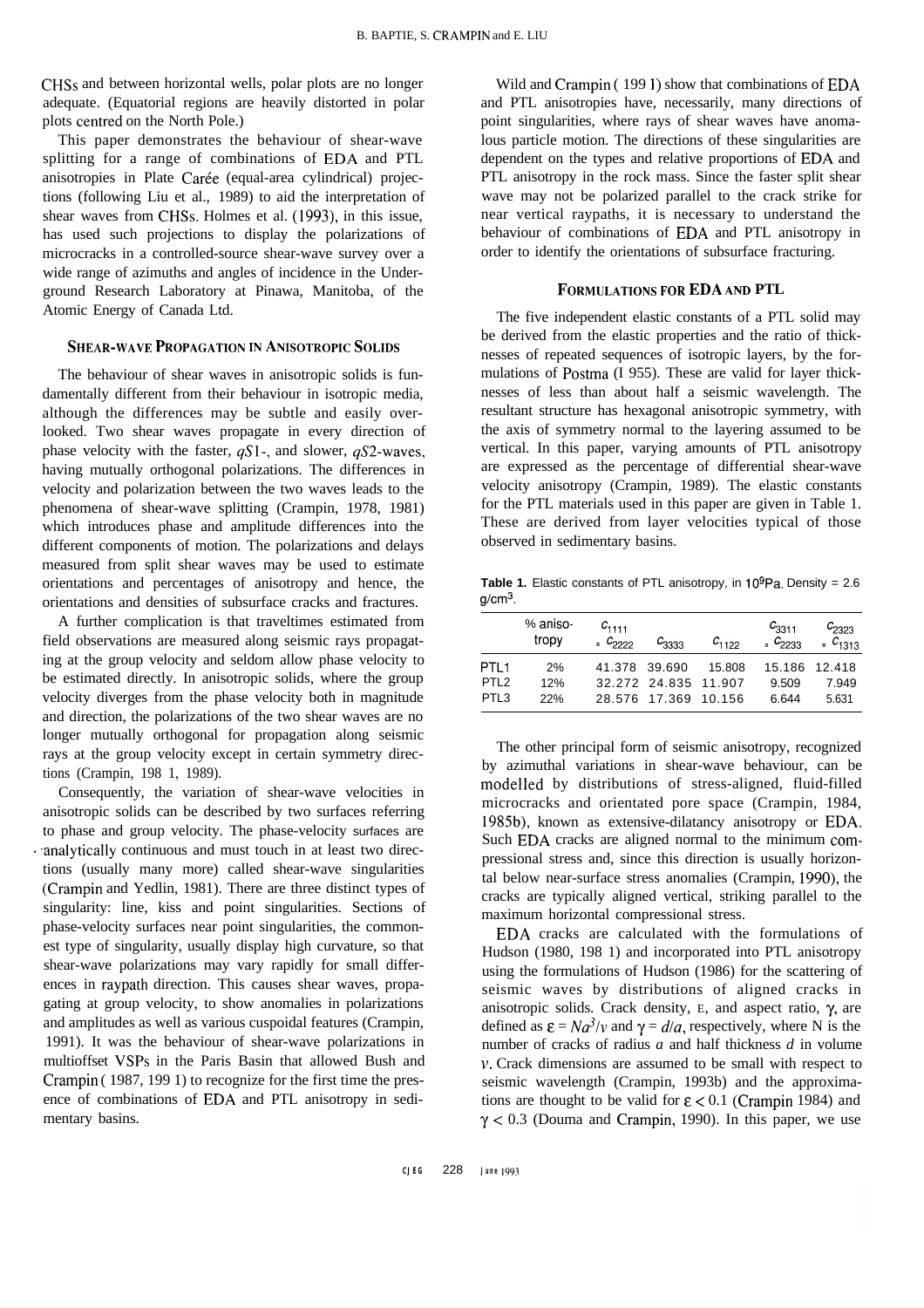crack densities of  $\varepsilon = 0.01$  and  $\varepsilon = 0.05$  and aspect ratios of  $\gamma$  $= 0.001$  and  $\gamma = 0.05$ . EDA cracks also have hexagonal symmetry with, typically, a horizontal axis of symmetry.

The elastic constants for each combination are used to calculate polarizations and delays using the Kelvin-Christoffel equations, which give the components of the elastic tensor matrix in terms of the elastic constants and the phase velocity direction cosines. The eigenvalues and eigenvectors of the matrix give velocities and polarizations, respectively, of the three body waves. Group velocities are calculated and plotted for a grid of phase-velocity directions. As phase and group velocities are not coincident in anisotropic solids, this procedure leads to some distortion. This distortion is negligible for PTL of 2% but will be more significant for PTL anisotropies of 12% and 22%, although the general patterns of behaviour are preserved.

#### **SHEAR-WAVE SPLITTING IN PLATE CARÉE PROJECTIONS**

The behaviour of shear-wave splitting in Plate Caree projections is demonstrated in Figure 1 for (a) PTL, (b) EDA and (c) CLA anisotropy, following Liu et al. (1989). The polarizations of the leading split shear wave, projected onto the horizontal radial/transverse (R-T) plane and the vertical/transverse (V-T) plane, are shown for a full range of raypaths, covering  $360$ " of azimuth, and dips from  $+90^\circ$  for downward propagation to -90" for upwards propagation. This represents the polarizations of shear waves radiating from a point source, as measured by horizontal instruments (R-T plane) and vertical-transverse instruments (V-T plane), on the walls of a cylinder enclosing the source. The cylinder has then been opened out (mapped) to give a conventional Cartesian (Plate Caree) map projection. Contoured normalized time delays between the fast and slow split shear waves are shown and north-south sections of the contours at five specified azimuths.

Figure la shows the behaviour of shear waves in a purely PTL material, PTL2, having 12% differential shear-wave velocity anisotropy (constants listed in Table 1). Figure 1 b shows the pattern of polarizations and delays for shear waves propagating through parallel vertical water-filled EDA cracks, striking east-west, with a crack density of  $\epsilon = 0.05$ and  $\gamma = 0.05$ , representing 5% differential shear-wave anisotropy, in an isotropic matrix (a = 3.5,  $\beta$  = 2.02 km/s,  $\rho$  = 2.2  $g/cm<sup>3</sup>$ ). The effect of inserting the EDA cracks of Figure 1b into the matrix with PTL anisotropy of Figure la leading to CLA anisotropy is shown in Figure lc.

The purely PTL anisotropy in Figure la shows a distinctive band of transverse polarizations of the leading split shear wave, for directions of propagation between about  $\pm 30^{\circ}$  of the horizontal, representing SH-wave motion. Outside this band, shear waves are polarized in the sagittal plane, representing SV-motion. The 90" change in polarizations marks the direction of a line singularity (indicated by arrowheads), characteristic of hexagonal symmetry (Crampin, 1989). There are also kiss singularities, indicated by dots, in the directions of the symmetry axes – the North and South poles of Figure la. Time delays are largest for horizontal directions.

The projection of purely EDA anisotropy in Figure 1 b also shows distinctive patterns of behaviour. There is a band of nearly parallel polarizations for azimuths close to the crack strike in both R-T and V-T projections, where the time delays have their largest values. Line singularities (indicated by arrowheads), where polarizations of the leading shear wave change by an average of 90°, are also present, but with an orthogonal orientation to those for PTL anisotropy. Two kiss-singularities are marked with dots. The patterns of polarizations and delays, produced by EDA anisotropy in Plate Caree projections, lack any strongly diagnostic features such as seen in polar projections, where the polarization of shear waves along one near-vertical raypath can demonstrate the strike of the EDA cracks. This means that observations from a large number of directions of dip and azimuth are required to identify the characteristics of EDA anisotropy in CHSs (Liu et al., 1989).

The combined PTL and EDA anisotropies in Figure lc yield CLA anisotropy with patterns of polarizations and delays displaying orthorhombic symmetry. The line singularities of Figures la and 1 b have pulled apart and point singularities have appeared on the traces of these pull-apart remnants of line singularities (Crampin, 1989). These point singularities, in directions approximately indicated by circles, are places where the phase velocity surfaces touch at the vertices of convex and concave cones. The polarizations and time delays along seismic rays propagating at the group velocity may be much more complicated, with complex cuspoidal lids, fins and ridges on the surface of the group velocity surfaces (Crampin, 1991). These features are irregular in outline and frequently do not have clearly defined centres. Consequently, the positions of the circles merely indicates the approximate centre of the anomaly. In particular, polarizations and time delays may vary rapidly near point singularities and may lead to anomalous shear-wave amplitudes, polarizations and time delays, such as those observed by Bush and Crampin (1991).

# **COMBINATIONS OF EDA AND PTL ANISOTROPY IN PLATE CARÉE PROJECTIONS**

The pattern of shear-wave behaviour for a range of directions in rocks with CLA anisotropy varies significantly with the relative amounts of PTL anisotropy and the relative crack densities and aspect ratios of the distribution of parallel vertical cracks. Figures 2, 3 and 4 show Plate Caree projections of delays and polarizations produced by EDA cracks introduced into three different PTL solids. The PTL materials: PTLl, PTL2 and PTL3, respectively, have anisotropies with differential shear-wave velocities of 2%, 12% and 22%. The EDA cracks are specified by crack densities of  $\varepsilon = 0.01$  and 0.05 (giving differential shear-wave velocity anisotropies due to the aligned cracks of approximately 1% and 5%) and by aspect ratios of  $y = 0.00$  1 and 0.05. The figures are similar in format and notation to Figure 1. Note that there is inversion symmetry about a point source for all anisotropic variations in uniform homogeneous solids.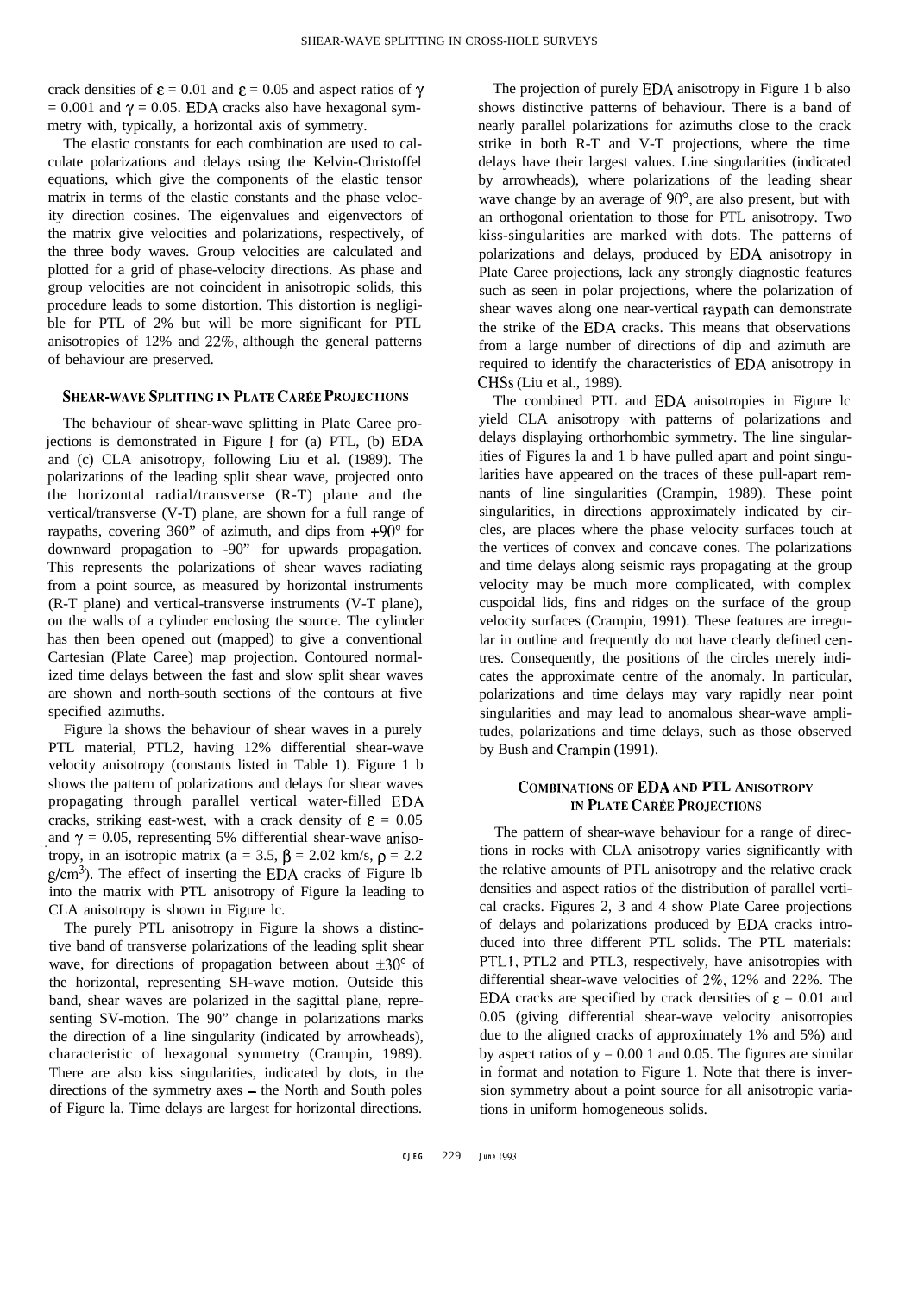

Fig. 1. Plate Carée equal-area cylindrical projections of the polarizations and time delays of split shear waves propagating along rays at the group velocity through: **(a)** PTL anisotropy with 12% differential shear-wave anisotropy; **(b)** EDA anisotropy of parallel vertical cracks striking east-west with crack density of  $\varepsilon = 0.05$  and aspect ratio  $\gamma = 0.05$ ; and (c) CLA anisotropy combining material in (a) with the cracks in (b). The four sections of each figure are: polarizations of leading split shear waves projected onto, top left, (R)adial/(T)ransverse (R-T) planes and, bottom left, (V)ertical/(T)ransverse (V-T) planes; and, top right, contours of the time delays in ms normalized over 100 m and, bottom right, north-south sections of contoured time delays at indicated azimuths. The polarizations show projections of a fixed-length vector on to the appropriate R-T and V-T planes. Arrows indicate directions of line singularities, solid circles indicate directions of kiss singularities and open circles indicate approximate directions of point singularities. Azimuths are measured from North through East.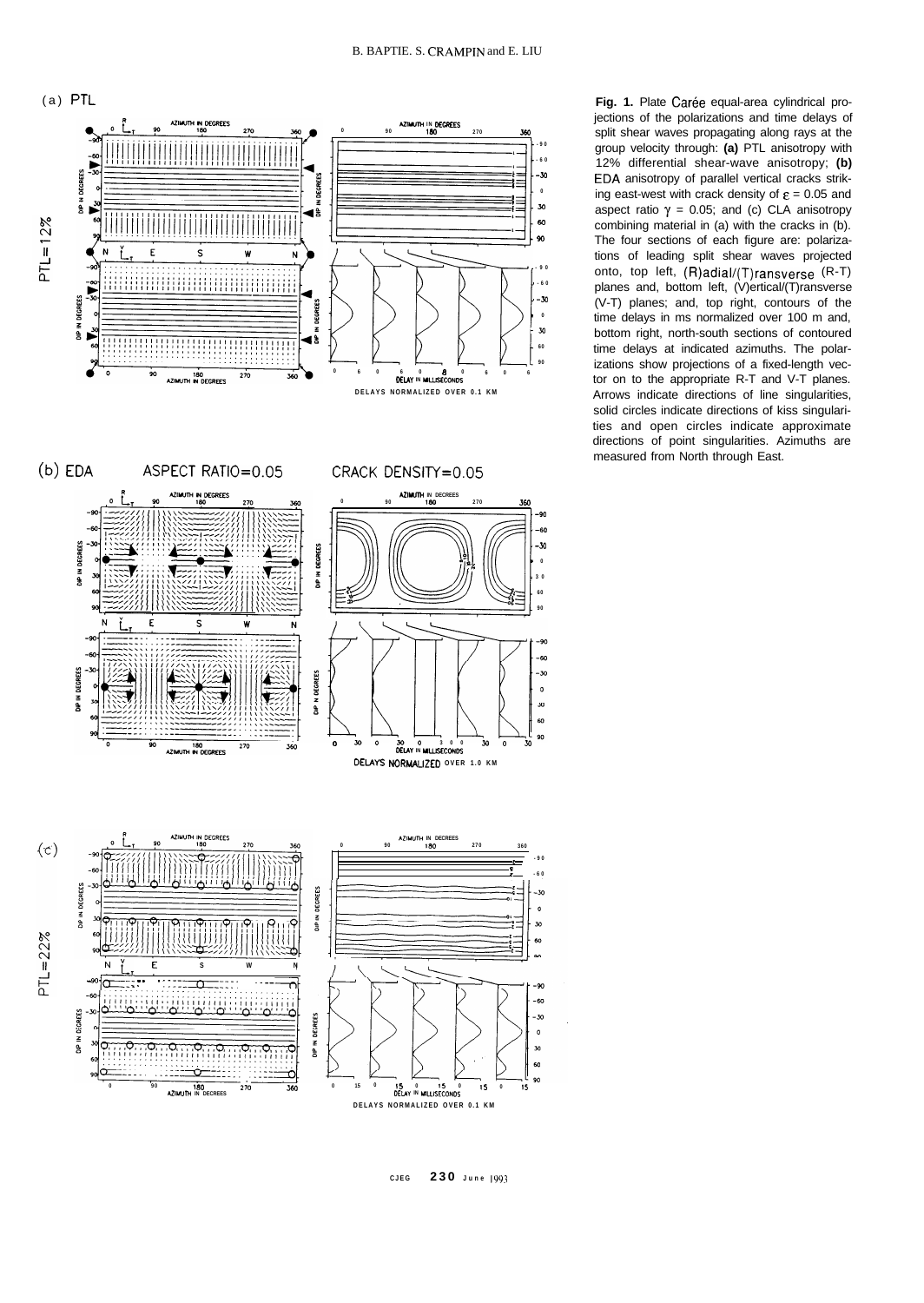The directions of point singularities in these orthorhombic symmetries are sensitive to changes in the relative parameters of the anisotropies making up the CLA anisotropy. Their directions may be used as a benchmark to describe the differences between each projection.

# **Variations in PTL anisotropy**

Figure 2 shows the effects of variations in PTL anisotropy. Combinations of three PTL solids, PTLl, PTL2 and PTL3, with differential shear-wave anisotropies of 2%, 12% and 22%, respectively, are shown pervaded by thin cracks with crack density  $\epsilon = 0.01$  and aspect ratio  $y = 0.001$ . For the strong PTL anisotropy of 22% for PTL3 in Figure 2c, the broad band of transverse polarizations of pure PTL (Figure la) is still present, but the line singularities at the edge of the broad band have each been replaced by eight nearly coplanar point singularities (Crampin, 1989). The kiss singularity, which exists for vertical directions of propagation in pure PTL anisotropy with hexagonal symmetry (Figure la), has divided into two point singularities which have moved towards the horizontal plane at azimuths of  $0$ " and  $180^\circ$  (the 360" azimuth is a repeat of the 0" azimuth).

In contrast, in Figure 2a (PTLI ), where the PTL anisotropy is comparable to the crack anisotropy, the singularities which in Figure 2c are close to the directions of line singularity of the pure PTL anisotropy (Figure la) have now moved closer to the line singularity in the pure EDA anisotropy in Figure lb. Again, the line singularity has been replaced by eight point singularities. The three-dimensional distribution of the singularities corresponding to the projection shown in Figure 2a is approximately equivalent to the distribution shown in Figure 2c, rotated by 90" about a horizontal E-W axis (azimuth 90').

For the intermediate PTL anisotropy of 12% for PTL2 in Figure 2b, the point singularities are dispersed in directions between the almost planar line singularities in PTL and the almost planar singularities of EDA anisotropy (which are perpendicular because of the orthogonal symmetry axes). As the ratio of relative PTL and EDA anisotropies changes, the point singularity derived from the kiss singularity moves towards the pull-apart remnant of the line singularity and dis- . places a point singularity which moves towards the centre of the orthogonal pull-apart remnant line singularity.

The other effect of decreasing the amount of PTL, for a fixed crack anisotropy, is to decrease the time delays between the first and second split shear waves. For PTL3 (22%) the maximum delay is around 15 ms (normalized over 0.1 km). For PTL2 (12%) the maximum delay is about half this value, while for PTLl (2%) the maximum delay has decreased to about 10 ms. Note that in Figure 2a for convenience the delays have been normalized over 1 km, whereas in Figures 2b and 2c they are normalized over 100 m.

# **Variations in EDA crack density**

Figures 2 and 3 show the same PTL anisotropies for two different crack densities,  $\varepsilon = 0.01$  and 0.05, for a constant

aspect ratio of  $\gamma = 0.00$  l. It can be seen that increasing crack density produces similar effects as reducing the percentage of PTL anisotropy, since the directions of the singularities are dependent on the ratio of EDA to PTL anisotropies. The point singularities move away from directions centred around one symmetry axis to directions centred around the other symmetry axis. Examining Figures 2a and 3a we can see that as the crack anisotropy exceeds that due to the PTL this shift in the symmetry axes becomes more complete. With increasing crack density, the band of parallel polarizations parallel to the crack strike becomes much more pronounced. Delays increase with crack density increases in each of the three PTL anisotropies.

#### **Variations in EDA crack aspect ratio**

The effect of varying aspect ratio can be seen by comparing Figures 3 and 4 which have the same PTL anisotropies pervaded by cracks of the same crack density ( $\varepsilon = 0.05$ ) with two different aspect ratios,  $\gamma = 0.001$  and 0.05, respectively. Changing aspect ratio makes comparatively little difference to the directions of the singularities for PTL anisotropies of 12% and 22%. However, the point singularities away from the equator tend to cluster together with increasing aspect ratio at about 45" from the horizontal direction, which is most marked for PTL of 2%.

# **DISCUSSION**

Observations in CHSs are usually strictly confined to raypaths in a few vertical sections within about 45" of the horizontal. It is clear from examining any of Figures l-4 that such raypaths in a limited number of vertical sections will probably not yield enough diagnostic information to identify PTL and EDA anisotropies and orientations. This is a different situation from polar projections of vertical motion, when a few nearly vertical rays of shear waves can lead to estimates of crack strike and stress orientation (Crampin and Lovell, 1991).

However, cross-hole surveys do present the opportunity to examine shear waves at higher resolution, with the advantages of higher frequencies and raypaths where most of the path is in the zone of interest, as well as avoiding the sometimes severe interactions of the shear waves with the free surface (Evans, 1984; Booth and Crampin, 1985). The greater resolution offered by CHSs should allow a more detailed evaluation of the anisotropy present in a rock mass by analyzing shear-wave splitting.

Difficulties arise if the cross-hole surveys include boundaries with significant impedance contrasts. The polarizations of shear waves crossing such boundaries at oblique angles suffer from the effects of the internal shear-wave window (Liu and Crampin, 1990). In addition, various interface waves may be guided or trapped by the boundary, so that in some cases the dominant energy of the CHS-seismograms will be in guided waves not body waves (Liu et al., 1991).

Changes in the properties of shear-wave splitting for the varying amounts of EDA and PTL anisotropy demonstrates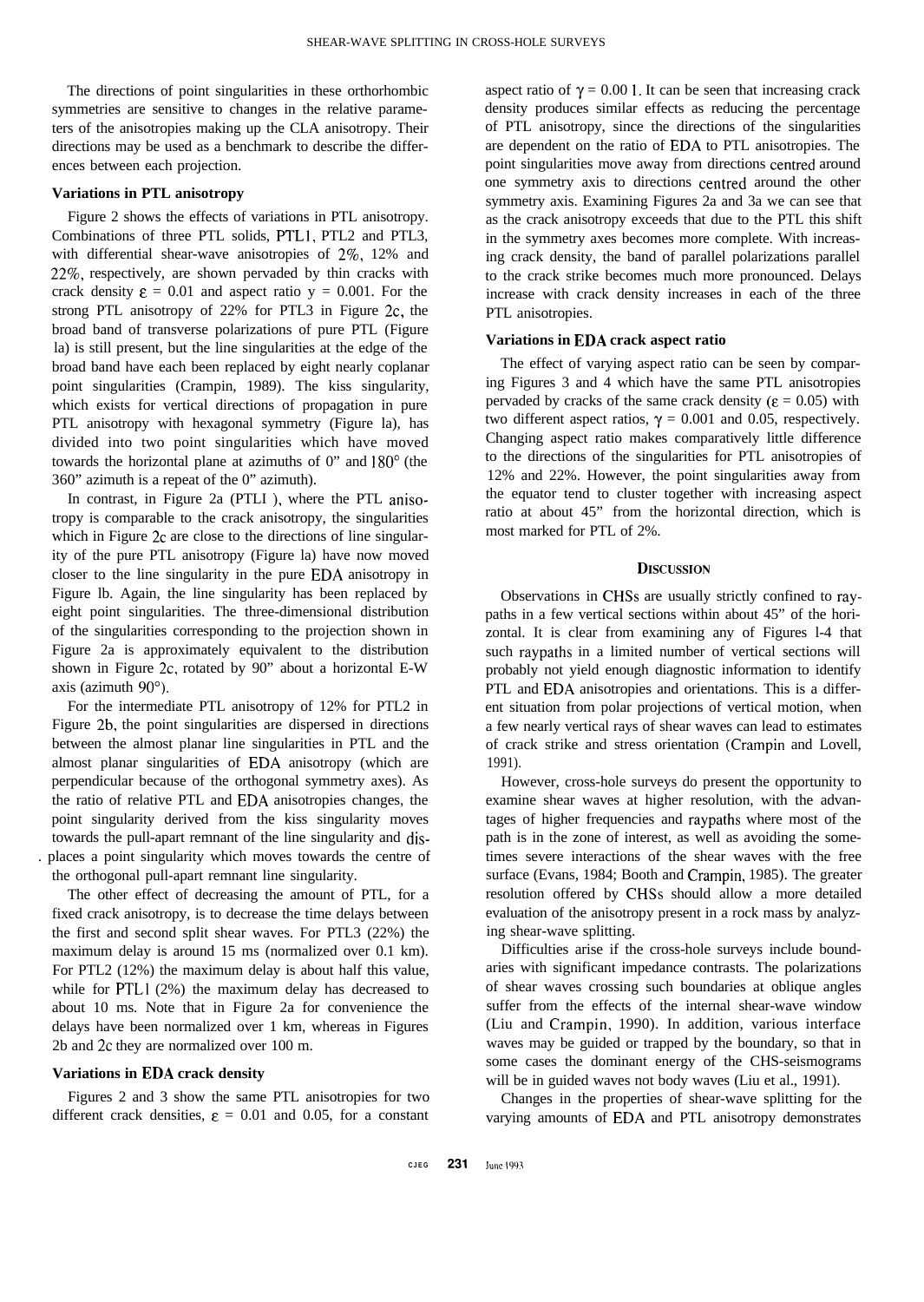

Fig. 2. Plate Carée projections of the polarizations and time delays of split shear waves propagating through CLA anisotropy, for an  $EDA$  crack-distribution with crack density  $\varepsilon =$  $0.01$  and aspect ratio  $y = 0.001$  in uncracked matrices with PTL anisotropy: (a) PTL1 - 2% differential shear-wave anisotropy; (b) PTL2  $-$ 12%; and (c)  $PTL3 = 22%$ . Note different normalizations of the contour plots. Format and notation as in Figure 1.

CJEG 2 3 2 June 1993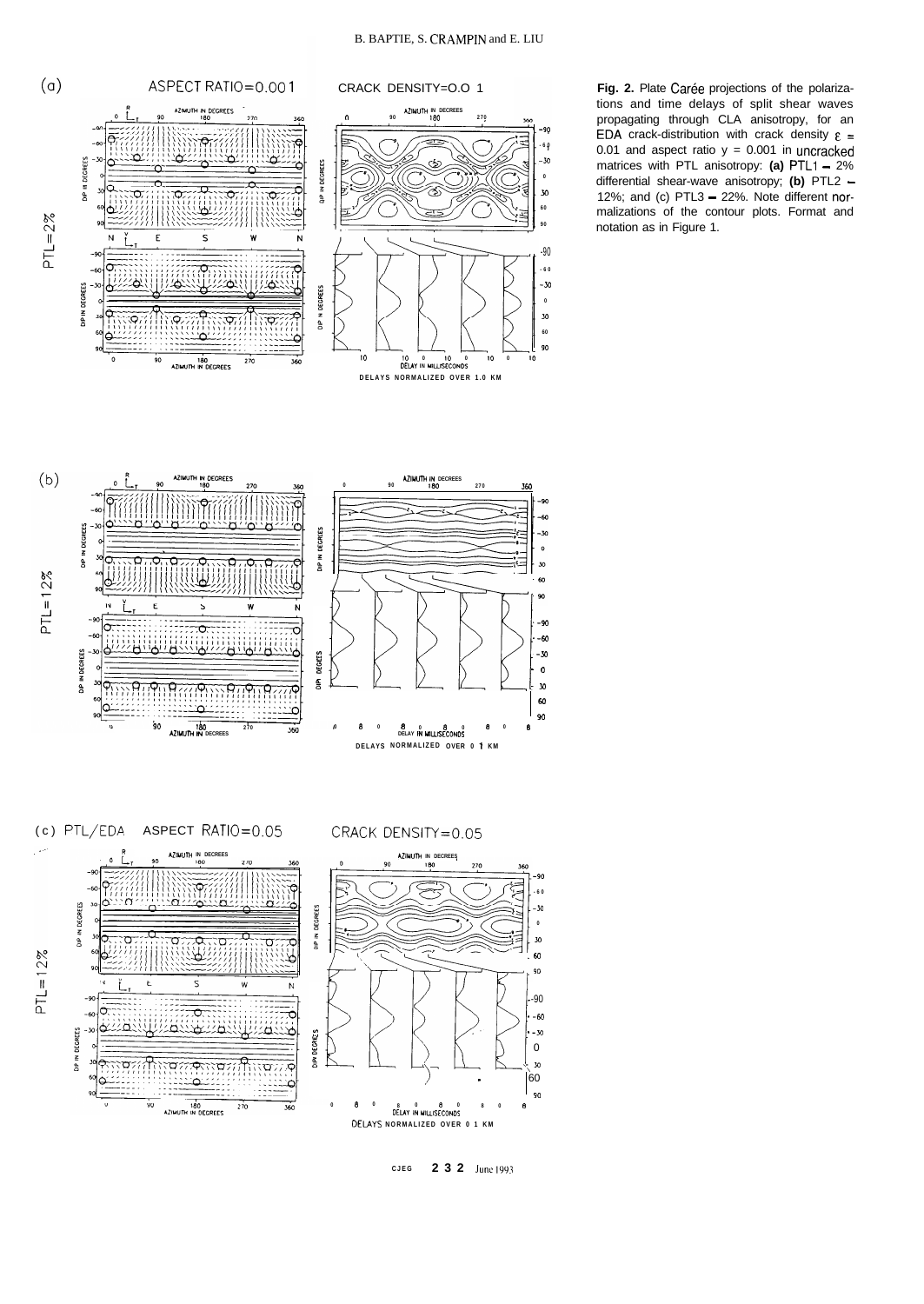



**CJEG** 233 June 1993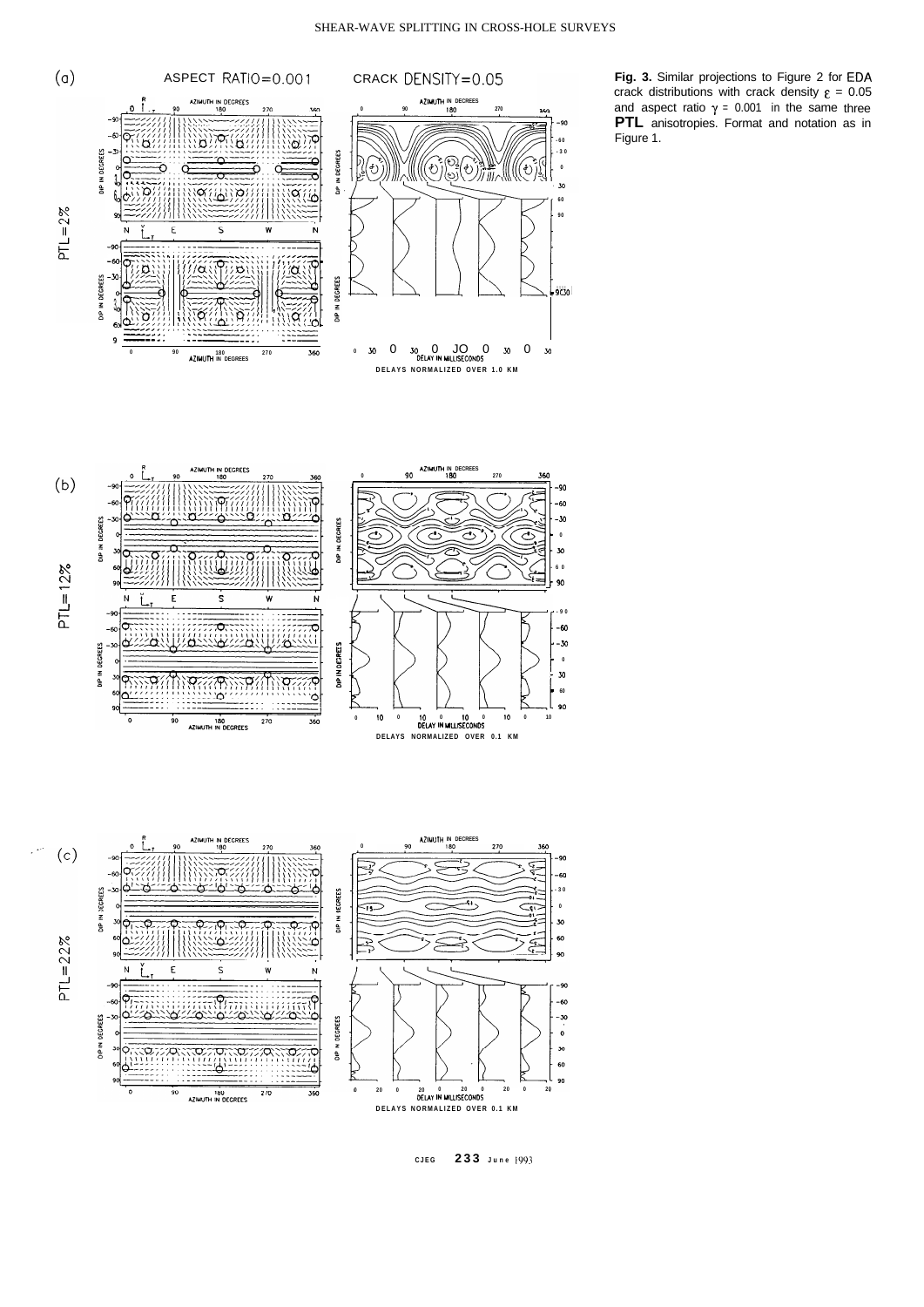how shear-wave behaviour may be further used to measure types and relative amounts of anisotropy present in a rock mass. However, observations are needed from a number of azimuths and dips to interpret the polarizations and delays in terms of rock structure. Plate Carée projections may be particularly useful for the interpretation of data sets where the



Fig. 4. Similar projections to Figure 2 for EDA crack distributions with crack density  $\varepsilon = 0.05$  and aspect ratio  $y = 0.05$  in the same three PTL anisotropies. Format and notation as in Figure 1.

234 June 1993 CJEG